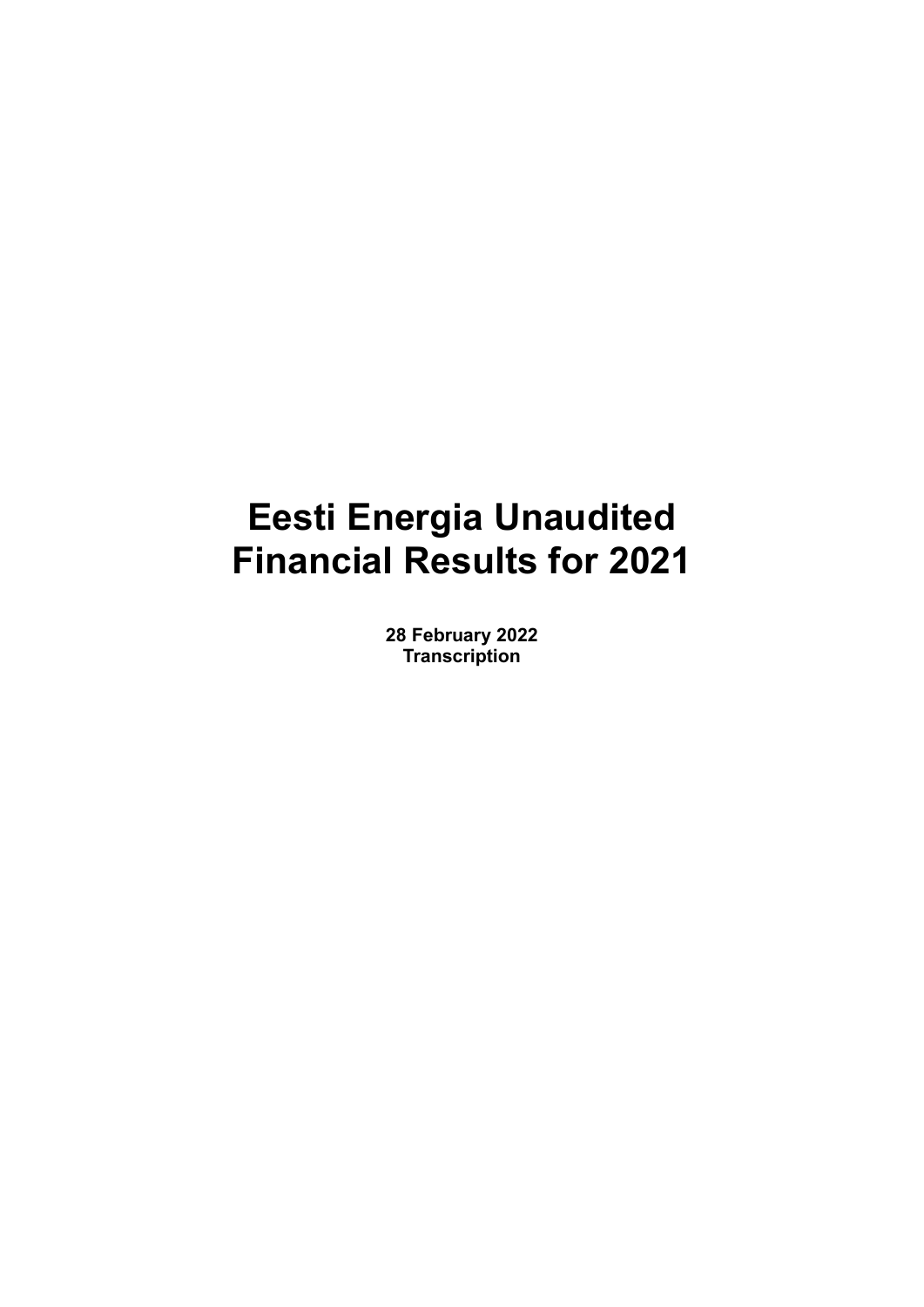## *Introduction by Rasmus Noormägi*

Ladies and gentlemen, thank you for standing by. My name is Rasmus Noormägi, Head of Investor Relations and Treasury of Eesti Energia. Welcome and thank you for joining Eesti Energia 2021 annual results & investor presentation conference call. Throughout today's recorded presentation, all participants will be in a listen only mode. Should you have any questions, you may write them in the chat, or after the presentation we are available for a question and answer session.

I would now like to turn the conference over to Andri Avila, Chief Financial Officer of Eesti Energia. Please go ahead.

## *Main content by Andri Avila*

Dear investors and partners, my name is Andri Avila, Chief Financial Officer of Eesti Energia. I am glad to welcome you to our conference call discussing Eesti Energia's financial results of 2021. I hope you have had a chance to download the report and the investor presentation from our web site. We will be also showing the slides on the screen as we go along.

## *Slide 3*

Let's start from slide number 3 with the overview of the results. We have added a new slide to provide an operational overview of 2021 which was historical in many aspects. First, 2021 was the 1st year retail electricity sold in home markets of Latvia, Lithuania, Poland and Finland, exceeded those of Estonia. Total sales of electricity amounted to 8.6TWH in 2021, a quarter more than in 2020, with sales in other home markets than Estonia accounting for 52%. Secondly, electricity generation rose by 37% to 5.2TWh as the importance of security of supply came well to the focus in Europe. In 2021, especially in the last quarter, our hybrid power plants saw a lot more usage than expected. For example, during high price hours in the fourth quarter electricity flowed from Estonia to Finland while usually electricity moves from Finland to Estonia. With peak hour prices well above two-three hundred euros per MWh, our production units were able to provide relief to the region suffering from a deficit of electricity production units. Renewable generation increase by 10% to 1.6TWH came from higher biomass usage at our hybrid power plants, which a couple of years ago ran on oil shale only. For 2021 renewable generation accounted for 31.5% compared to 39.8% in 2020. Renewable electricity generation from wind and solar production was 12% lower from 2020 levels as weather conditions were less favourable. As security of supply became the name of the game, our CO2 intensity and absolute emissions also rose compared to 2020. The decrease in shale oil production is attributable to larger maintenances carried out last year compared to 2020 while the DSO network saw record high distributed volumes with first time annual volumes above 7TWh as economic recovery from the COVID-19 pandemic continued.

#### *Slide 4*

Now turning to next slide, number 4, as a consequence of strong operations and high electricity price environment, we saw near 50% increases in sales revenues and EBITDA, respectively to above 1.3 billion and 318 million euros. Operating cash flow was weaker in 2021 due to double purchases of CO2 allowances during the year, as in 2020 we postponed the CO2 purchase to 2021. Given the good liquidity of the Group, the 2021 European Emission Allowances, which are to be surrendered by this year's April, were purchased in December 2021. CO2 net purchases when adjusted to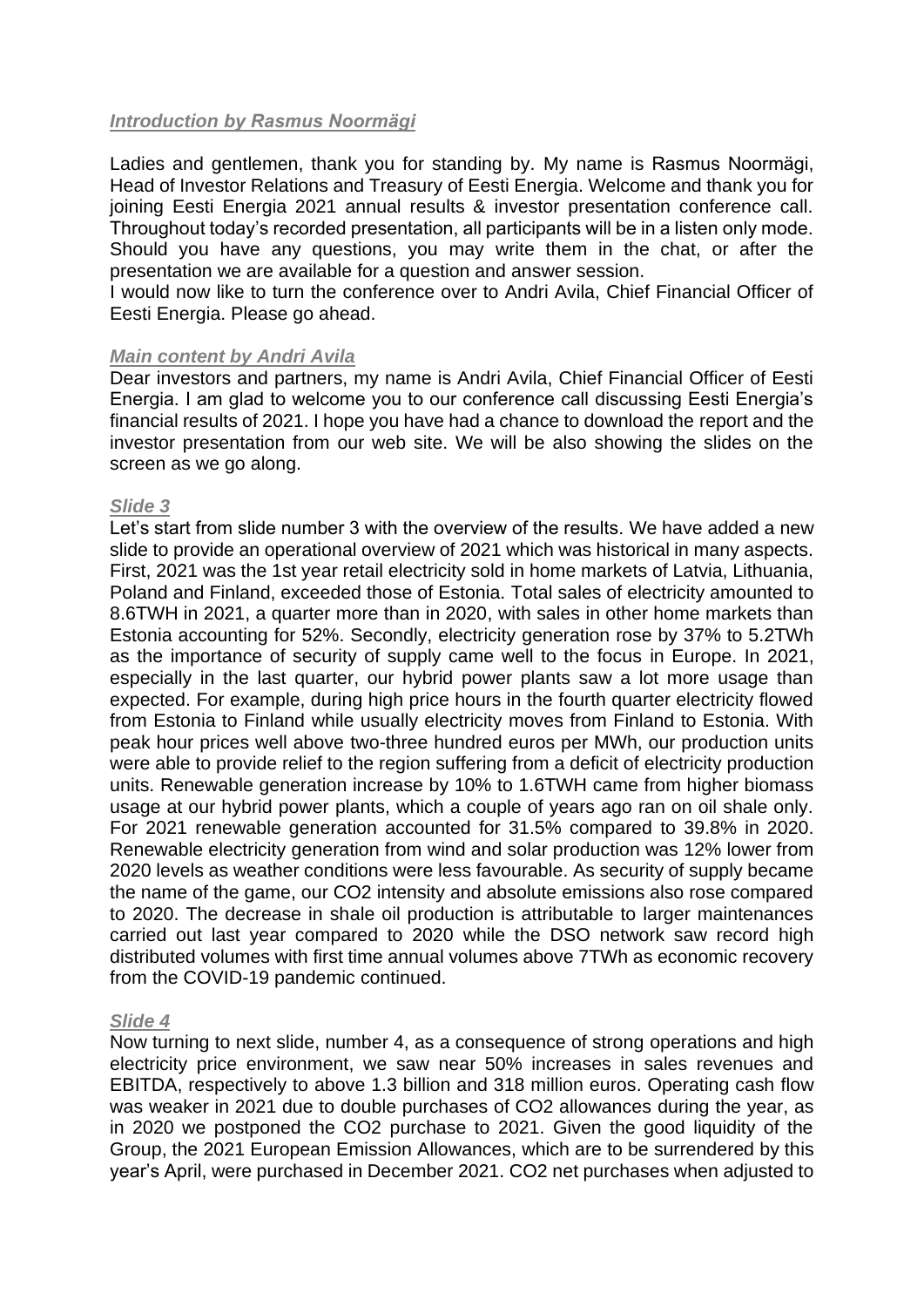received mark-to-markets amounted to 291 million euros in 2021, while gross purchase amount was ca 120 million euros higher. Investments increased by roughly a third led by DSO, renewable and chemical industry transition capex. We will cover the financials in more detail later. Now let's do the traditional overview of our main commodity markets.

#### *Slide 5*

Moving to slide number 5 and the electricity market. 2021 witnessed rising price dynamics throughout the year as consumption recovered and natural gas prices were at their historic highs which has significantly increased the variable cost of gas-fired power plants. The 2021 fourth quarter record-high electricity prices were the result of many factors from the supply and demand side – all-time high gas prices, shortage of low-cost electricity generation capacities, including lower than historical average Nordic hydro levels, maintenance schedules of controllable power units, and colder than usual December weather in the region which resulted in larger than expected demand for electricity. As a result of fourth quarter rising electricity prices, the yearly average electricity price in Estonia was ca 2.5 times higher than in 2020. Although price spread between Estonia and Finland widened in the fourth quarter, suggesting insufficient interconnection capacities, there were some peak hours were Finland imported electricity from Estonia to cover peak demand. Price spread in the fourth quarter between Estonia and Latvia widened to its highest in the last couple of years as our hybrid power plants provided electricity to the region while interconnection capacities were not sufficient to eliminate the price differences. Still, the Estonia-Latvian price spread was minor compared to that of Estonia-Finland. Clean dark spread and average electricity price achieved by Group's hybrid power plants increased significantly as regional electricity market prices were at their record highs, and power plant operation was aimed to production during peak hours despite negative effect from tripling CO2 prices.

## *Slide 6*

On slide 6 we have concluded the movements of the oil markets which saw similar trends to electricity amidst economic recovery which increased demand while the supply side has proven slow in its response. The market price movements of brent and 1% sulphur content fuel oil have been expectedly similar.

## *Slide 7*

Now let's move onto the financial overview of Group's results, so kindly turn to slide number 7. Both sales and EBITDA of the Group increased with electricity segment being the main driver on the back of high electricity market price environment. DSO segment's performance was pretty much stable despite record distributed volumes, and therefore higher revenues, which were strained by high electricity purchase costs for network losses due to record high electricity prices. Shale oil segment's growth was held back by lower production quantities and hedges made from lower price levels. Hedge transactions carried out according to internal risk mandates mostly fall under the IFRS hedge accounting framework, thus not affecting the Income Statement with the market price movements of unsettled instruments before the final settlement.

However, there are some hedges related to gas, oil, electricity that do not fall under the IFRS hedge accounting framework thus affecting the Income Statement over the lifetime of the instruments with the market price changes. We will bring those situations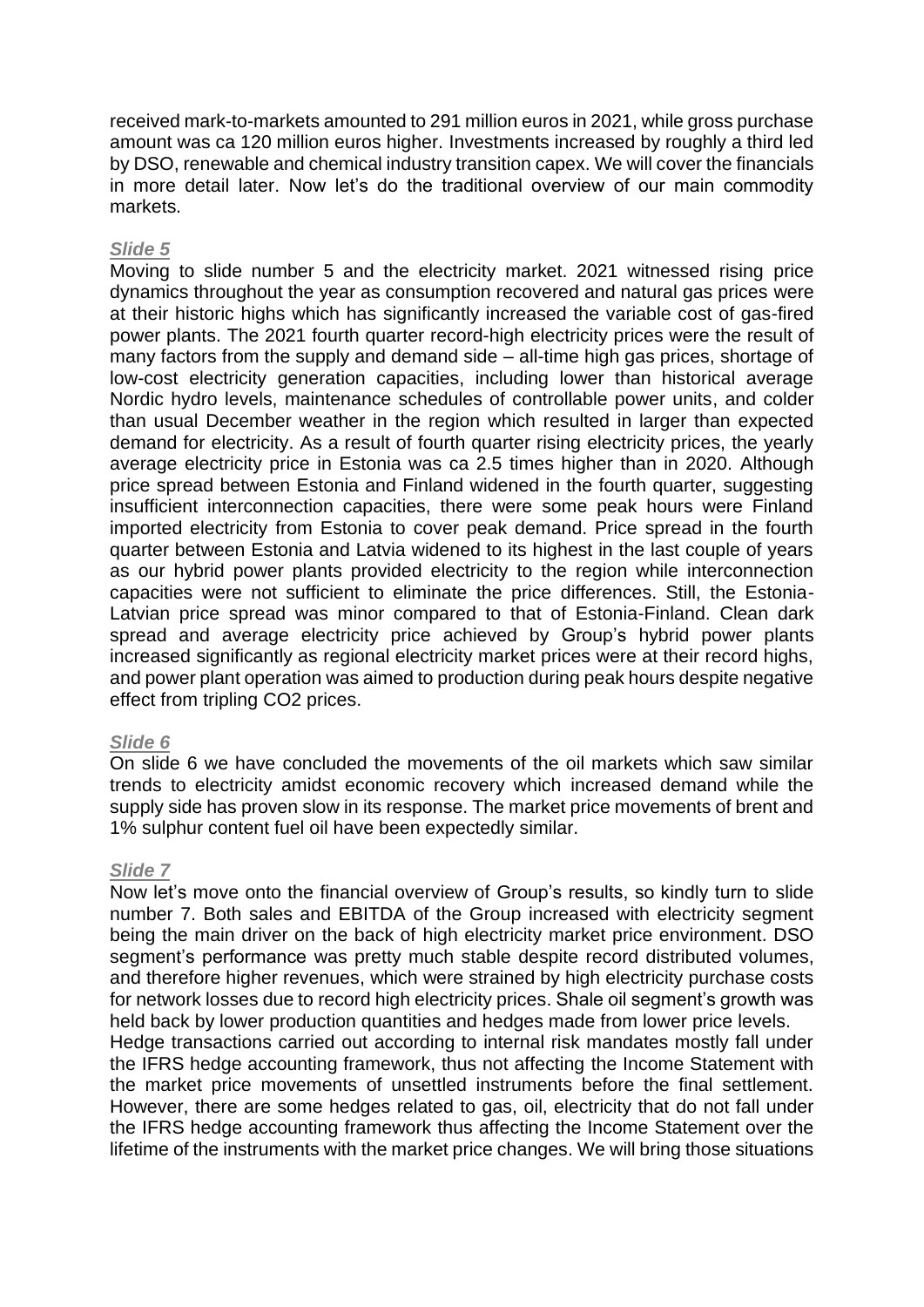out in the coming slides separately as the effects have been in both directions and quite significant.

#### *Slide 9*

To cover the electricity segment, please turn to slide number 9. Sales revenues of the electricity segment rose by more than 2 times from 360 to 766 million euros due to larger quantities and higher prices. Average electricity sales prices increased but to a lower extent compared to NordPool market prices due to fixed price contracts of the retail portfolio, while as shown on slide number 5 the prices achieved by controllable power plants achieved higher prices compared to market's average throughout the year. Electricity sales volume increase comes from retail portfolio, where all home markets saw higher volumes led by Poland, Lithuania and Latvia all with 25% or larger increases in their portfolio. Wholesale volumes account for the minor part of volumes and therefore the decrease of the wholesale volumes did not have too significant effect. As pointed out earlier in the presentation, generation increased significantly from 2020, also helping the economics of the electricity segment. The group makes hedge transactions to lower the risk of the volatile market price environment for retail and power production portfolios separately. A more detailed view of the hedged positions can be seen on slide number 26 in the appendices.

## *Slide 10*

Moving to the next slide, electricity EBITDA development is portrayed. The only red column on the graph relates to fixed costs as the internal cost division for resources is based on oil shale usage. As a result of higher electricity production from 2020 levels, electricity segment received a bigger share of fixed costs, which then again was offset by larger revenues from better prices and larger quantities both on the retail and production side of the electricity segment. These effects are gathered under the columns of "Margin Impact" and "Volume Impact".

Two of the biggest green columns on the slide relate to hedge transactions. The smaller column, "Gain on derivatives", includes the settled instruments with a positive annual effect of +54 million euros. The higher column mostly includes mostly the change in the value of Power Purchase Agreements and this is the part not covered under the IFRS hedge accounting framework. This 60.5 million euro column mostly comprises of Power Purchase Agreements priced according to latest electricity market price forecasts. During last year we signed fixed price renewable electricity agreements with Baltic consumers in the amount of approximately 9TWH for the next 10 years to cover the electricity production of the Group's newly decided investment decisions, and also the electricity to be produced by other renewable developers in the region. As the market price forecasts have increased, so has the market value of those contracts.

In the absence of other instruments, the PPAs have been the main reason for renewable related investment decision made during 2021 for 200MW of new added capacity.

#### *Slide 12*

Carrying on form slide number 12, let's go over the distribution segment which saw record volumes in 2021. Without the effect of the acquisition of a smaller DSO that was completed in mid-2021, distributed volumes would have been still above 7TWh, an alltime record. The main factor in DSO's higher sales revenues were the larger volumes as overall economic activity has picked up, while average sales price was just 0.1 euros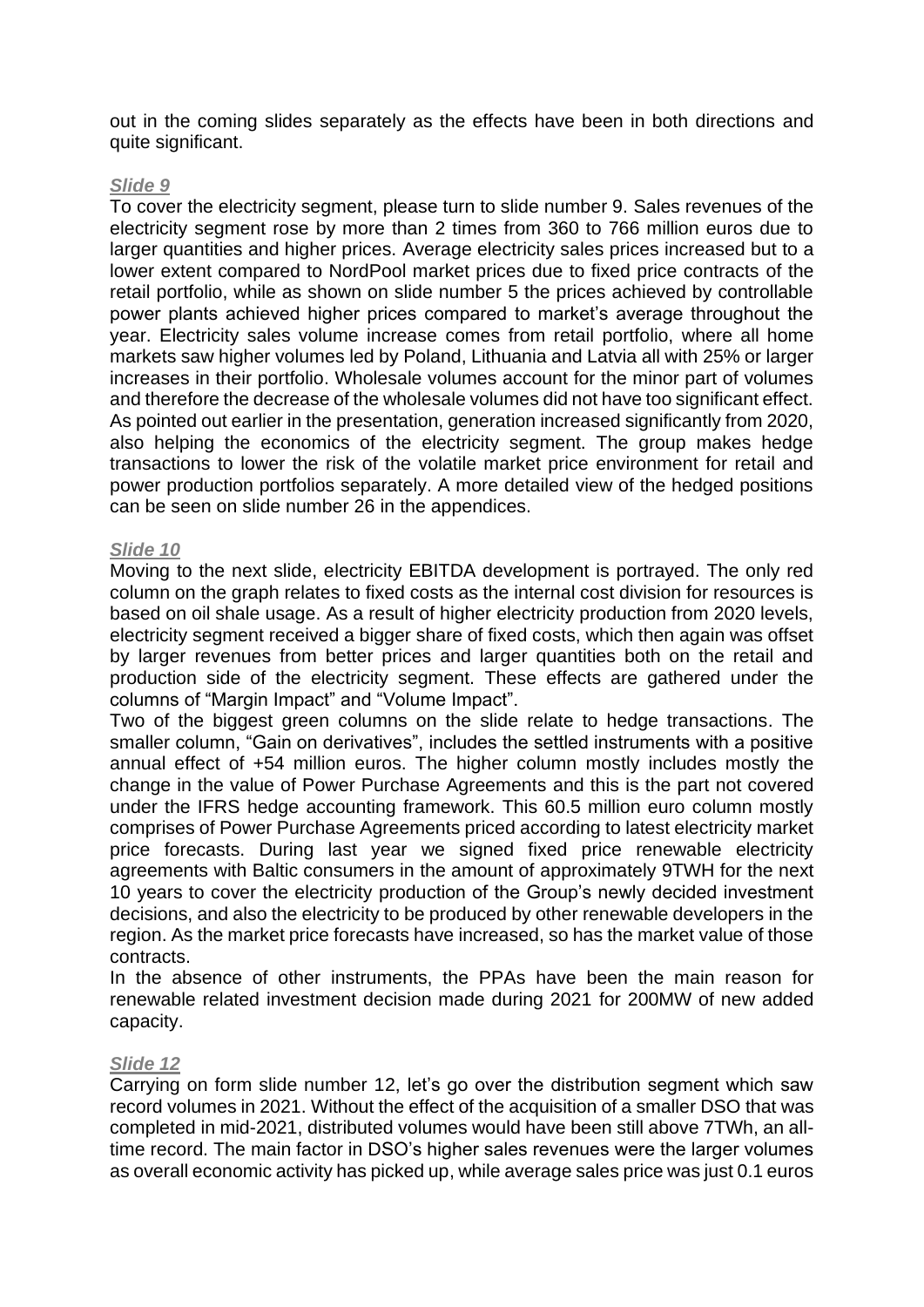per MWh higher. Although network losses slightly increased, the duration of interruptions compared to 2020 decreased showing better operational network quality.

## *Slide 13*

On slide number 13, the overview of distribution EBITDA has been provided. The largest impact to the DSO's profit came from network losses due to high electricity market prices as according to current regulation the network loss related costs cannot be hedged, thus depending on market prices. The larger volumes and lower fixed costs were not sufficient to make up the lost ground of increased electricity purchase costs. The other column of 1.9 million euros relates to the acquisition as the assets were acquired below book value.

#### *Slide 15*

Next, let's move on to shale oil operations. 2.2% decrease in shale oil sales revenues can be traced down to lower sales volumes which were the result of lower production despite significantly higher market prices. Lower production was the result of larger repair and reconstruction works in 2021 compared to 2020. Hedges made from previous periods impacted the final sales price negatively compared to market prices, but on annual comparison average sales price including hedges increased by 5.6% to 321.6 euros per tonne.

## *Slide 16*

As to shale oil EBITDA, significant impacts came from hedge transactions. The "gain on derivatives" column shows the impact on hedges for the period's settled hedges only, while the "Other" column includes the already mentioned hedges not covered under IFRS hedge accounting framework. For shale oil segment this involves Naphtha derivatives used to hedge the gasoline fraction of the production which accounts for around 10% of the liquid fuel production. As oil world market prices have increased compared to our hedge levels and last year's level, there is a negative effect to the PNL already before the actual settlement takes place. However, from the beginning of this year, the Naphtha hedges are included under hedge accounting and therefore going forward there will be no more such impacts, but the comparison effect remains throughout this year. We have also provided an illustration of comparable EBITDA profit which ignores the yet-to-be settled hedge impacts.

#### *Slide 17*

To cover other products and services, please turn to slide number 17. Highest impacts to sales revenues came for higher gas sales which increased roughly two times from 2020, but also sales of pellets and heat rose. As for gas sales revenues, most of the increase was market price driven, while gas sales quantity increased by 15% from approximately 2TWh to 2.4TWH. EBITDA of other products and services declined mostly due to mark-to-market impacts of unrealised gas financial hedges which amounted to approximately 14 million euros, while 4.7 million euros were attributable to the settled part. As to gas hedges, the mark-to-market impacts relate only to financial hedges while the group also owns approximately 0.5TWH of physical gas storage accumulated before the second half of 2021 with an average price of 25 euros per MWh. This gas storage is not evaluated to market price, and therefor will affect the 2022 gas result positively if the current high gas price environment remains.

Other changes in EBITDA which were at 5.1 million euros included several factors. Realisation of the Auvere compensation in the amount of 28 million euros was the main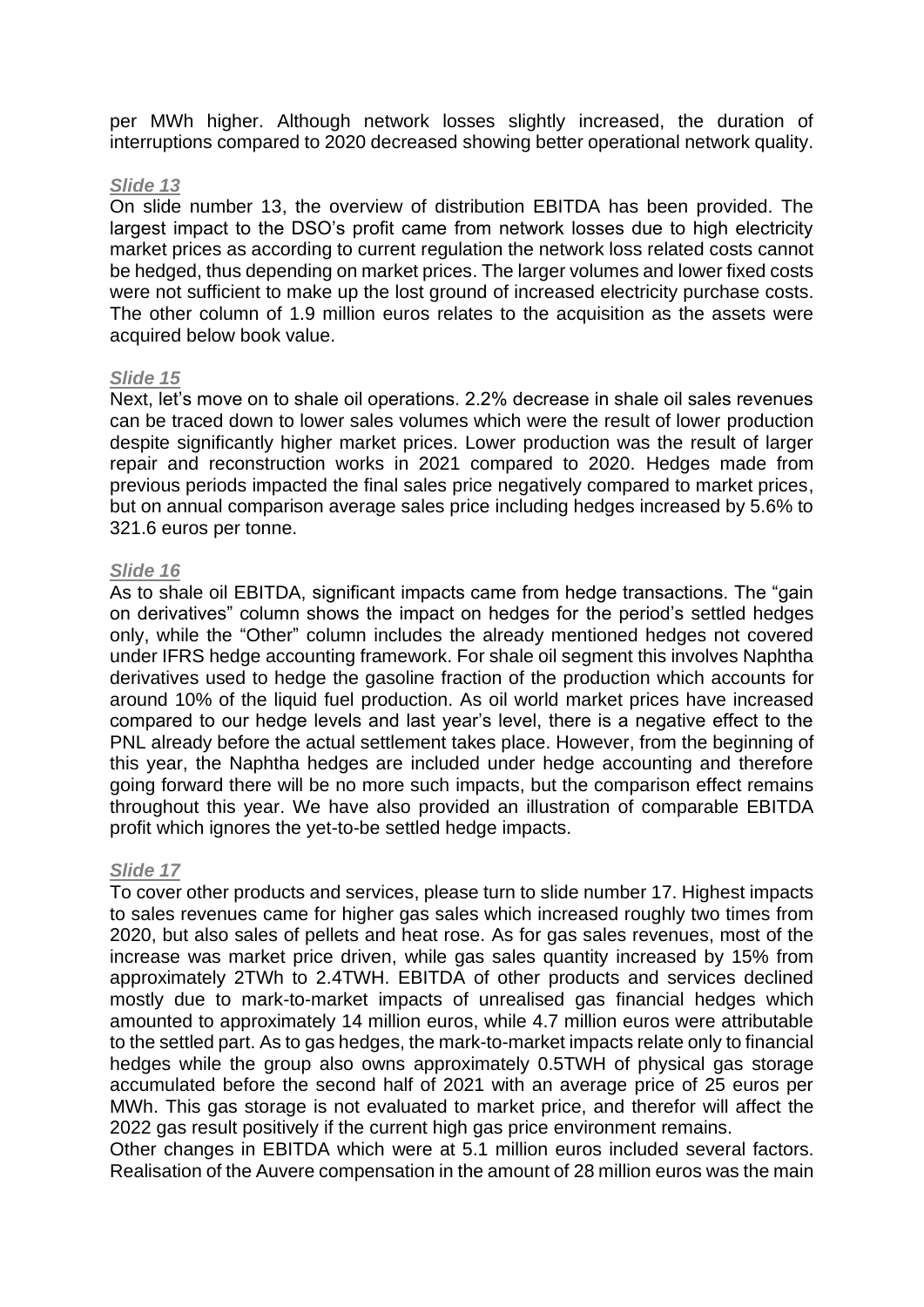positive factor, while the absence of proceeds from surplus CO2 allowance sales in 2021 which took place in 2020 in the amount 14 million euros has a negative comparative effect. Also in Q4 2021 there was a court settlement which resulted in 7 million euro settlement payable by the Group to the plaintiff.

#### *Slide 18*

On next slide we have provided a comparison of 2021 EBITDA and Operating cash flows. Operating cash flows were 121.8 million euros weaker mainly due to working capital changes, interest payments and other factors which mainly relate to the amortisation of DSO's connection fees and recognition of investments that under IFRS are treated according to the equity method due to Group's ownership in such projects. Those investments were mainly tied to the contractual liabilities of the Jordan project. Working capital column portrays the impact from high electricity prices as client receivables as of year-end increased significantly. CO2 and derivative instrument impacts netted each other pretty much out despite having double purchase of CO2 emission allowances during the year in the net amount of 291 million euros, in gross ca 120 million euros higher. In 2020 we postponed the CO2 purchases to April 2021 and at the end of last year we bought out quotas that are to be surrendered for 2021 by this year's April. The group did not pay any dividends in 2021 to its owner, however the income tax column is tied to tax accounting in Group's Lithuanian subsidiaries.

#### *Slide 19*

Moving onwards to the next slide we have compared operating cash flows from 2021 to 2020. The main factors are the same as on the last slide. Working capital column portrays the difference from high electricity and gas prices as client receivables at the end of year were higher due to larger deliveries in monetary terms. So far in 2022 we have seen client receivables development in its normal course with no major spikes, although in nominal terms the debt amounts have been somewhat elevated. When adjusting debt amounts to the larger deliveries, the adjusted debt figures are actually lower compared to year ago periods. Moving on with the CO2 column which is negative due to same reasons as touched upon earlier, the double purchases of CO2 quotas in the net amount of 291 million euros during 2021. Biggest positive impact to cash flows came from stronger EBITDA figure with derivative impacts from oil, gas, and electricity hedges were also positive. In 2021 we implemented collateral financing service for initial margin collaterals offered by SEB which helped to free up working capital from collaterals in the amount of around 50 million euros. Lower interest in 2021 was the result of a bond maturity in November 2020 that had a coupon rate above 4%.

#### *Slide 20*

To cover the capex overview, let's turn to slide 20. Capex increased by more than a third in annual comparison amounting to 252 million euros in 2021. Electricity network investments aimed at strengthening the distribution network still account for the largest share of investments. The biggest increase to investments came from other development investments which in large extent are investments to the new chemical plant Enefit-280 which serves as a cornerstone for transforming the current liquid fuels and electricity oriented production from oil shale to chemical industry based on circular economy principles with a zero carbon footprint target by 2045. Although renewable energy investments decreased in annual comparison, 2021 saw investments to several new wind parks related to the actual construction activities, while 2020 investments were mostly acquisition related. With the ending year the Group made investment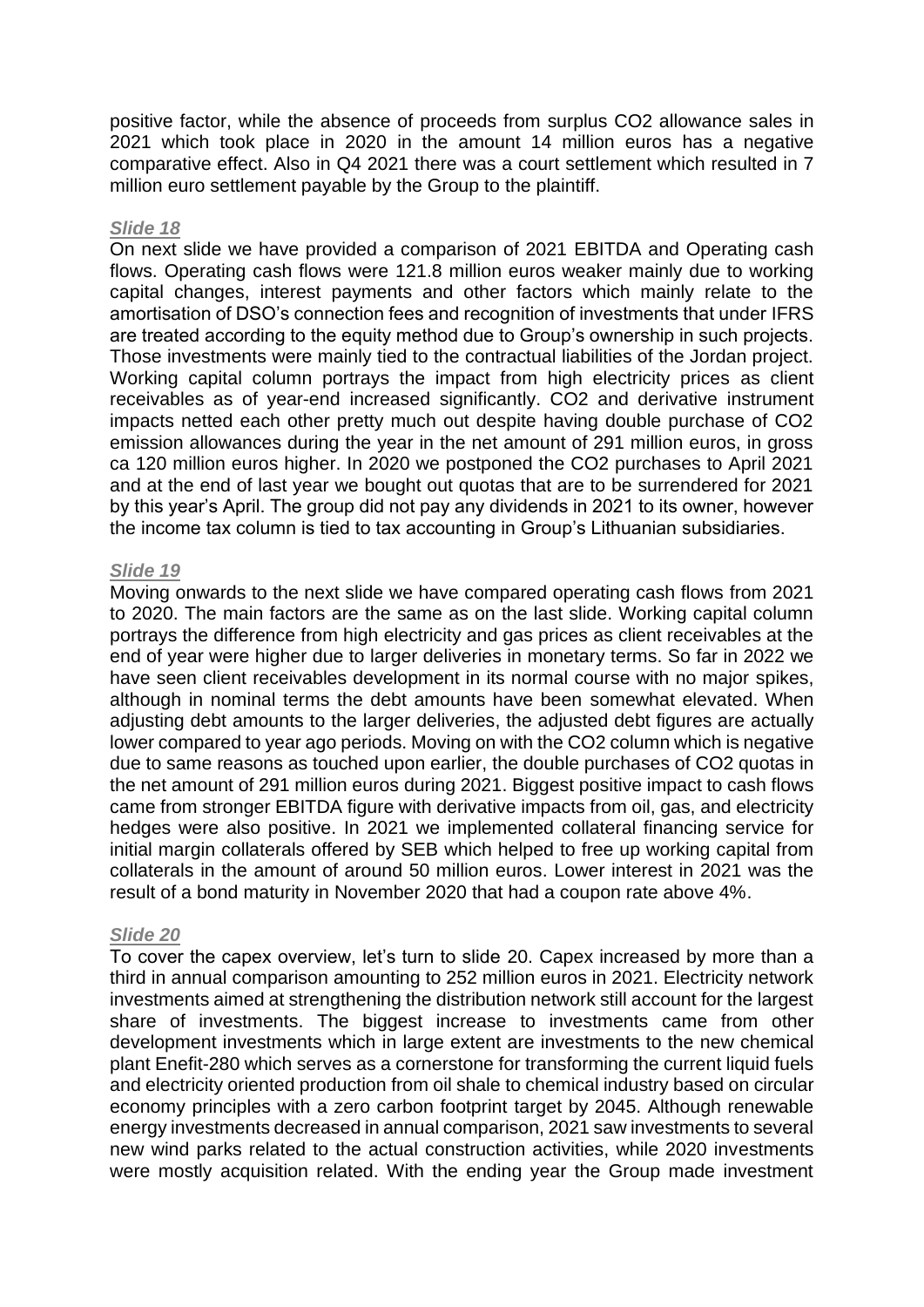decisions on nearly 200MW of new wind parks to be built which increases renewable investments in the next couple of years significantly. The group's aim is to increase wind and solar installed capacity from current levels ca 2.5 times to 1100MW by 2025. Although from the outset, one would think that the high electricity price environment encourages renewable investments, then from our point of view things look slightly different. The volatility of the electricity prices serves as a heavy headwind when it comes to prudency in making final investment decisions. To ensure an encouraging investment climate we see PPAs, Power Purchase Agreements, and state offered support schemes as solutions for ramping out investment decisions on low variable cost renewable production units. We also monitor the development of different storage capabilities with great interest, but for the time being industrial-scale storage do not have the economics to justify the associated cost.

The investment decisions on nearly 200MW of new wind parks in last year were mostly covered with fixed price renewable electricity sales agreements, the PPAs, with our Baltic consumers.

## *Slide 21*

Turning to slide number 21 an overview of the Group's liquidity position is provided. At the end of 2021, Group's cash position amounted to 198 million euros. During 2021 we successfully concluded Enefit Green's IPO in the amount of 175 million euros, thus the positive financing cash flow which otherwise would have been negative due to loan repayments. During 2021 the Group signed several new loan agreements or amendments to existing facilities, an overview of those has been provided in the report in more detail. Total undisbursed loans amounted to 535 million euros as of the 2021 year end. In January 2022 Enefit Green signed a new loan agreement with NIB, Nordic Investmen Bank, bringing total undisbursed loans to 615 million euros.

#### *Slide 22*

On slide 22, there is an overview of the group's leverage ratios and debt repayment profile. On the back of strong operating cash flows and EBITDA, and successful IPO of the minority listing in October last year, the net debt to EBITDA ratio of the Group has declined to 2.4. The group's credit ratings remain unchanged, BBB- from Standard and Poor's and Baa3 from Moody's. Eesti Energia's financial policy is aimed at maintaining investment grade credit rating and a net-debt to EBITDA long-term target of 3.5 times. For the upcoming quarters we expect the net-debt/EBITDA ratio to increase as the Group continues the execution of its investment pipeline.

#### *Slide 23*

Turning to the 2022 Outlook on slide 23, the management of the Group expects growth in sales revenues and investments while EBITDA is expected to decline. Growth in Group's sales revenue is expected mostly from higher electricity market price and volumes. Expected EBITDA decline is traceable to rising market prices which will affect costs negatively, while also keeping in mind that the 2021 figure included some oneoff items. Investments are expected to grow from the levels of 2021, with increase expected from renewable energy developments and the construction of the chemical plant.

#### *Slide 24*

To conclude today's presentation, please turn to the last slide, number 24. Group's performance in 2021 resulted in a record turnover of above 1.3 billion euros, on the